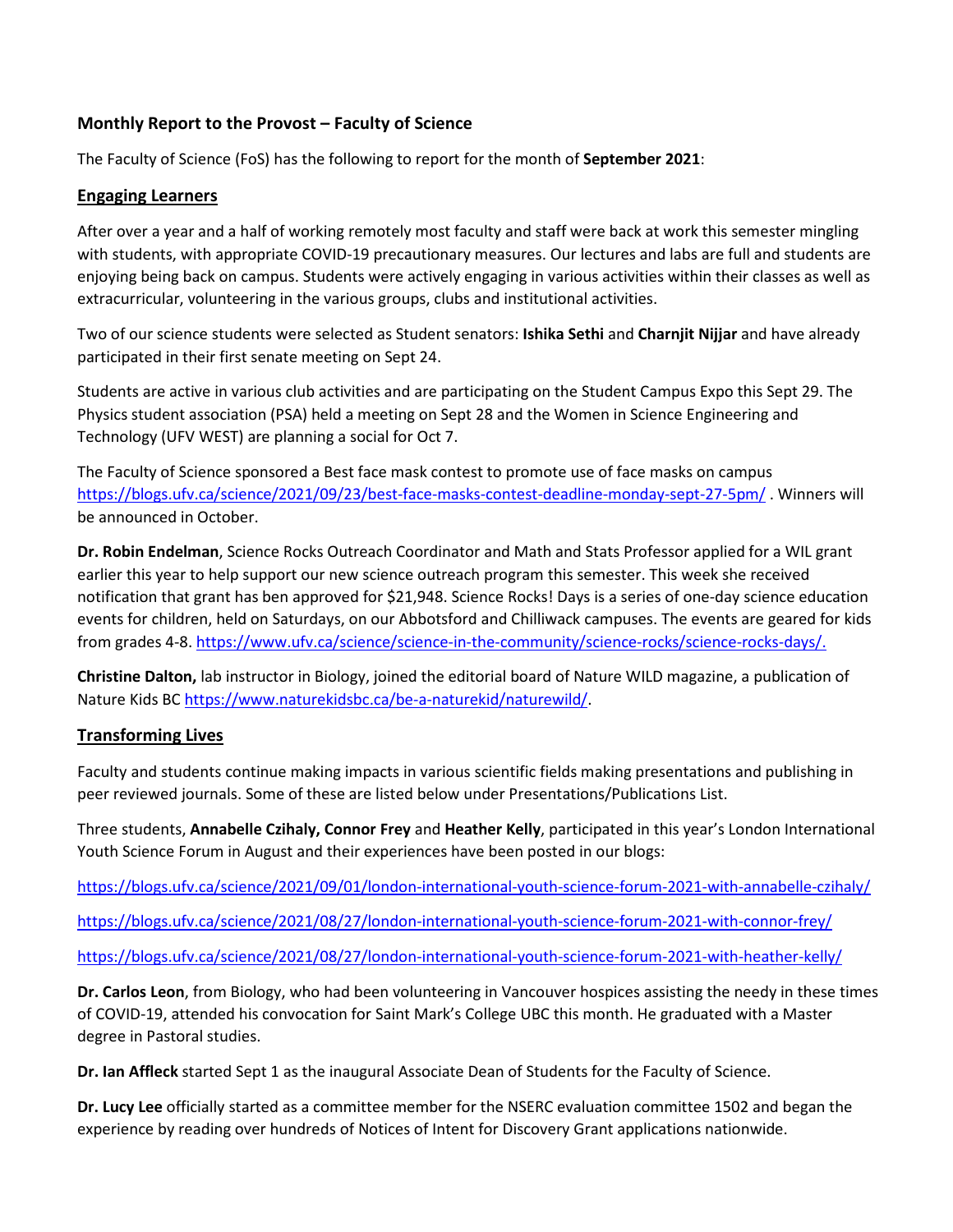**Dr. Michelle Rhodes,** currently on leave from SLUEC, has published a book: The Tree Farm: The evolution of Canada's first community forest, which was released on Sept 20. [https://www.amazon.ca/Tree-Farm-Evolution-](https://www.amazon.ca/Tree-Farm-Evolution-Canadas-Community/dp/1989025684/ref=sr_1_42?dchild=1&keywords=forest+conservation&qid=1632759865&sr=8-42)[Canadas-](https://www.amazon.ca/Tree-Farm-Evolution-Canadas-Community/dp/1989025684/ref=sr_1_42?dchild=1&keywords=forest+conservation&qid=1632759865&sr=8-42)

[Community/dp/1989025684/ref=sr\\_1\\_42?dchild=1&keywords=forest+conservation&qid=1632759865&sr=8-42.](https://www.amazon.ca/Tree-Farm-Evolution-Canadas-Community/dp/1989025684/ref=sr_1_42?dchild=1&keywords=forest+conservation&qid=1632759865&sr=8-42) Michelle also spoke to the growth and values of community forestry in a brand new series of videos produced by the City of Mission and ValleyTech productions, the first two of which were released on September 23:

Community Forest[: https://www.youtube.com/watch?v=nQQ7luICkDQ](https://can01.safelinks.protection.outlook.com/?url=https%3A%2F%2Fwww.youtube.com%2Fwatch%3Fv%3DnQQ7luICkDQ&data=04%7C01%7CCaroline.Majeau%40ufv.ca%7C88b9d5c76a004c24d18408d9820c0188%7Ca3d10b1dc22648f9a6db976df918187e%7C1%7C0%7C637683810333020273%7CUnknown%7CTWFpbGZsb3d8eyJWIjoiMC4wLjAwMDAiLCJQIjoiV2luMzIiLCJBTiI6Ik1haWwiLCJXVCI6Mn0%3D%7C1000&sdata=VuZtOZ20h6w1vepYi6YxV49GvobASM6ujEmkjsNUET0%3D&reserved=0) History of the Tree Farm: [https://www.youtube.com/watch?v=U90rhshGQvY](https://can01.safelinks.protection.outlook.com/?url=https%3A%2F%2Fwww.youtube.com%2Fwatch%3Fv%3DU90rhshGQvY&data=04%7C01%7CCaroline.Majeau%40ufv.ca%7C88b9d5c76a004c24d18408d9820c0188%7Ca3d10b1dc22648f9a6db976df918187e%7C1%7C0%7C637683810333025267%7CUnknown%7CTWFpbGZsb3d8eyJWIjoiMC4wLjAwMDAiLCJQIjoiV2luMzIiLCJBTiI6Ik1haWwiLCJXVCI6Mn0%3D%7C1000&sdata=5xeylw9UT%2F10koH6Y6%2FAQEc0vl%2F7o0B8%2FULFK%2BYZS9k%3D&reserved=0)

# **Building Community**

We held a Sto:lo Places Name Tour on Sept 15 with Albert (Sonny) McHalsie. Various administrators, faculty and staff from across the university joined in this tour. See photos of event on <https://www.flickr.com/photos/ufv/albums/72157719857670219>

A Welcome back social was held on the afternoon of Sept 9 on the patio of K-building. This opportunity facilitated the introduction of our new Associate Dean to the faculty and staff of Science.

**Dr Greg Schmaltz** continues to be Director of the Great Blue Heron Nature Reserve in Chilliwack. <https://www.chilliwackblueheron.com/the-society>

Lab instructor **Pat Harrison** participated in the RegenBC virtual conference, a three-day conference on regenerative farming held Sep 27-29.

**Drs. Vanessa Radzimski** and **Kseniya Garaschuk** contributed a nice article in the recent issue of Math Notes on Supporting Community and Communication through Online Learning Journals. See <https://notes.math.ca/en/article/supporting-community-and-communication-through-online-learning-journals/>

# **Sample List of Presentations/Publications (UFV student names underlined) by FoS personnel:**

Beigi, A., Vafaei-Nodeh, S., **Huang, L., Sun, Z.S.,** Jaeeun Ko, J. (accepted) Survival outcomes associated with first and second-line palliative systemic therapies in patients with metastatic bladder cancer. *Current Oncology*-1324316

Hickin, A.S., **Lian, O.B.,** Telka, A., Levson, V.M., and Geertsema, M. 2021. Geomorphic and ecological age constraints for paraglacial to boreal transition in northeastern British Columbia. Quaternary Science Reviews, 268: 107002.

Khan, M.Y., Turab, S.A., Ali, L., Shah, M.T., **Qadri, T.**, Latif, K., Kanli, A.I., and Akhter, M.G. 2021. The dynamic response of coseismic liquefaction-induced ruptures associated with the 2019 Mw 5.8 Mirpur, Pakistan, earthquake using HVSR measurements. The Leading Edge. 40: 590–600[. https://doi.org/10.1190/tle40080590.1](https://doi.org/10.1190/tle40080590.1)

McIntosh, P.D., Neudorf, C., **Lian, O.B**., Slee, A.J., Walker, B., Eberhard, R., Doyle, R., and Dixon, G. 2021. Late Pleistocene and early Holocene aeolian deposits of Tasmania and their climatic implications. Quaternary Research, 102: 91–114.

Nelson, L.-A., Sanborn, P., Cade-Menun, B.J., Walker, I.J., and **Lian, O.B.** 2021. Pedological trends and implications for forest productivity in a Holocene soil chronosequence. Calvert Island, British Columbia, Canada. Canadian Journal of Soil Science, in press.